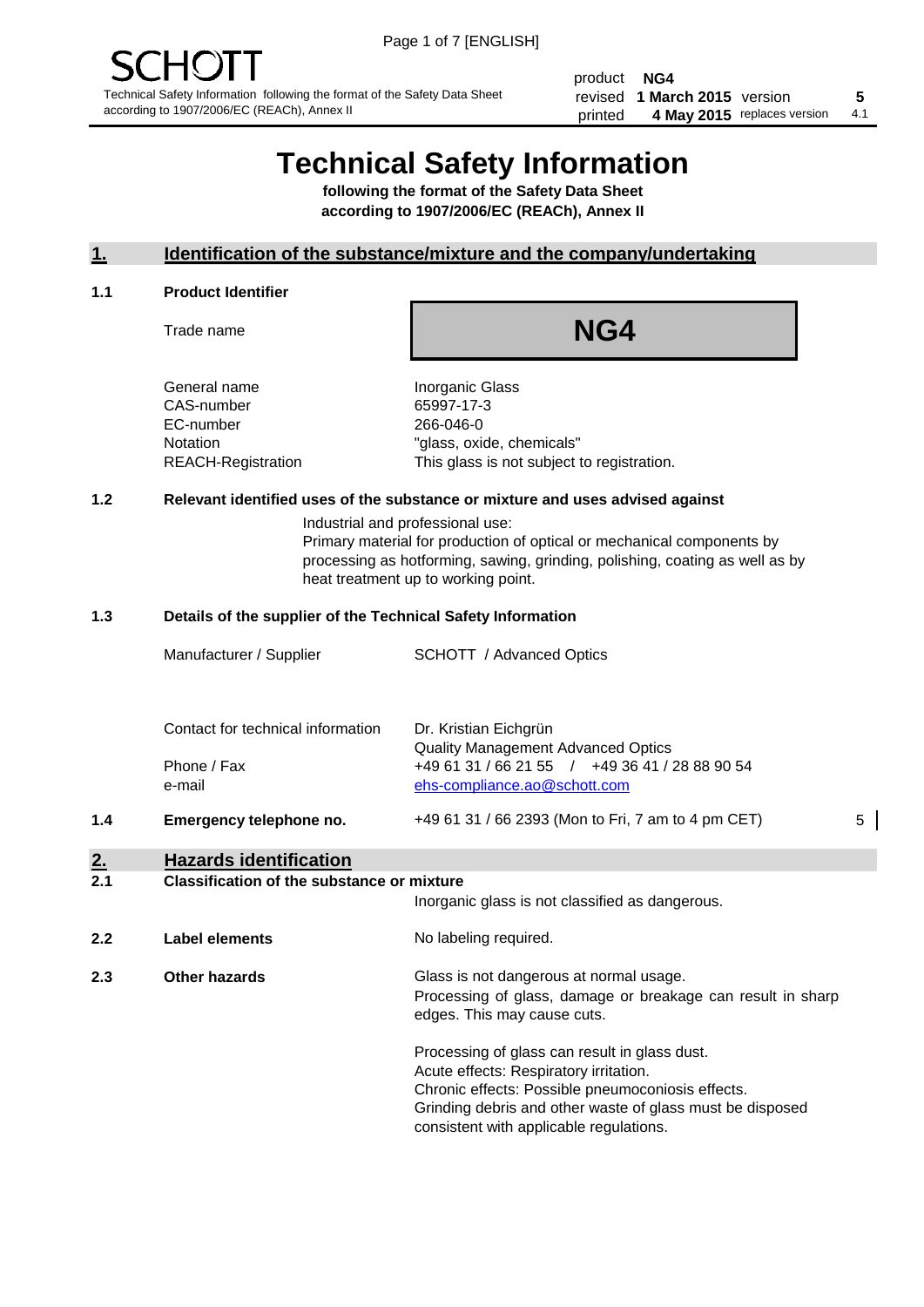#### **3. Composition/information on ingredients**

#### **3.1 Substances**

As the substance glass is not included in the candidate list of substances of very high concern, currently there are no information duties according to article 33 of REACH. However for the production of glass we may use substances, which are on the candidate list and had been included in Annex XIV of the REACH regulation or could be included in future . These powdery substances are not present as such in the final glass; they are fully integrated into the glass matrix through the melting process. Thus they loose their original characteristics. The main components are listed as additional information in chapter 16. For more information please refer to ehs-compliance.ao@schott.com.

#### **3.2 Mixtures**

Glass is classified as substance acc. to regulation (EC) No 987/2008 (amending of Reach-Reg.).

#### **4. First aid measures**

#### **4.1 Description of first aid measures**

| <b>General information</b> | Glass is no hazardous substance. The following information<br>refer to glass dust and glass splinter which may result from<br>processing or breakage. |  |
|----------------------------|-------------------------------------------------------------------------------------------------------------------------------------------------------|--|
| <b>After inhalation</b>    | Supply fresh air; consult doctor in case of complaints                                                                                                |  |
| After skin contact         | Normally not dangerous.                                                                                                                               |  |
|                            | Consult doctor in case of complaints.                                                                                                                 |  |
| After eye contact          | Rinse under running water.                                                                                                                            |  |
|                            | Consult doctor in case of complaints.                                                                                                                 |  |
| <b>After swallowing</b>    | Consult doctor                                                                                                                                        |  |

#### **4.2 Most important symptoms and effects, both acute and delayed**

none known

**4.3 Indication of immediate medical attention and special treatment needed** 

|     |                                                                     | none                           |
|-----|---------------------------------------------------------------------|--------------------------------|
| 5.  | <b>Fire fighting measures</b>                                       |                                |
| 5.1 | <b>Extinguishing media</b>                                          | no requirements                |
| 5.2 | Special hazards arising from the substance or mixture               | none. Glass is noncombustible. |
| 5.3 | <b>Advice for firefighters</b>                                      | none                           |
| 6.  | <b>Accidental release measures</b>                                  |                                |
| 6.1 | Personal precautions, protective equipment and emergency procedures |                                |
|     |                                                                     | none                           |
| 6.2 | <b>Environmental Precautions</b>                                    | none                           |
| 6.3 | Methods and material for containment and cleaning up                | none                           |
| 6.4 | Reference to other sections                                         | none                           |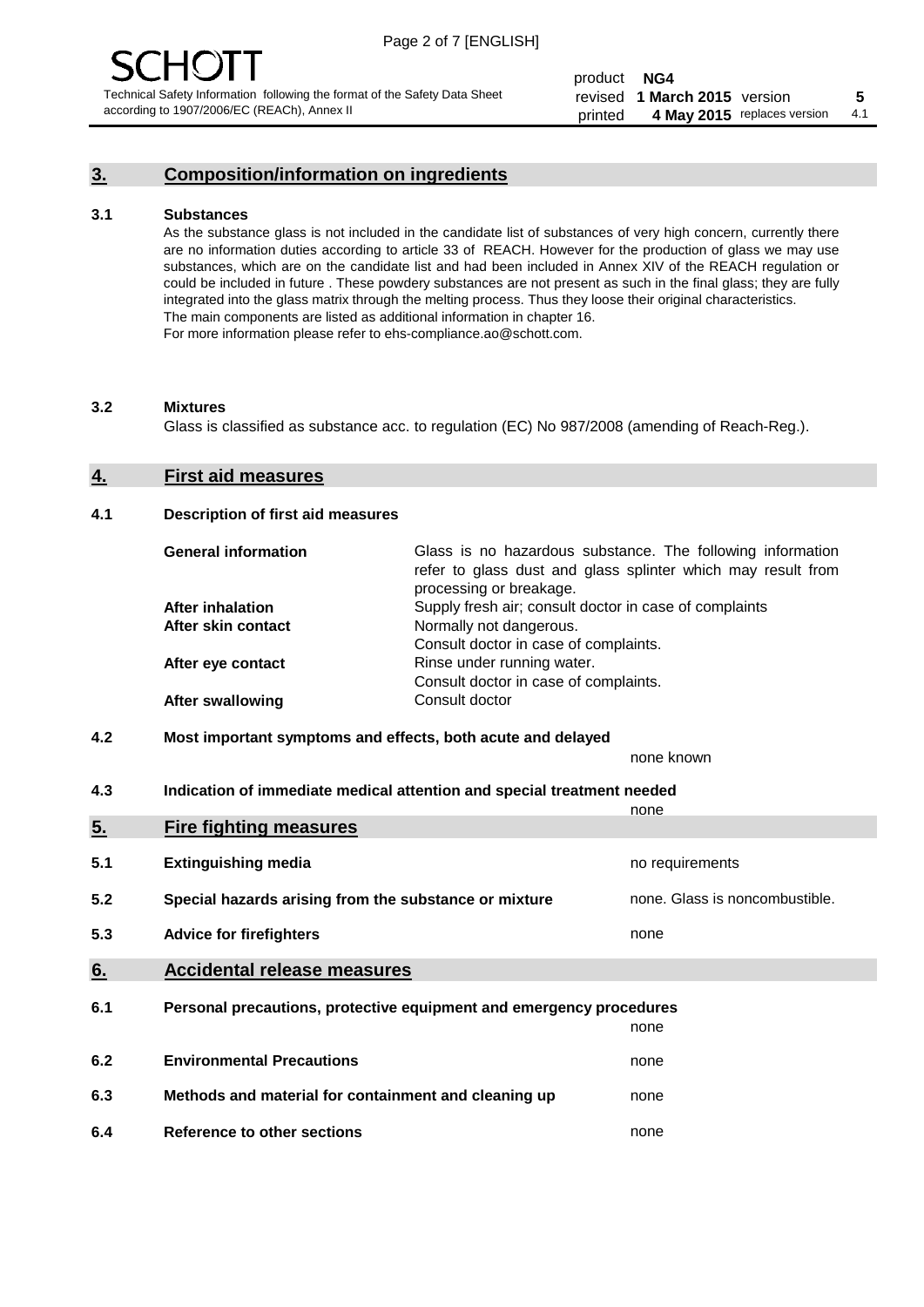

product **NG4** revised **5 1 March 2015** version printed 4 May 2015 replaces version 4.1

| $\underline{7}$ . | <b>Handling and storage</b>                                                                                                                                                                                                                                                                                                                                                                                                    |                                                                                                                                                                                                                                                                                                                                        |
|-------------------|--------------------------------------------------------------------------------------------------------------------------------------------------------------------------------------------------------------------------------------------------------------------------------------------------------------------------------------------------------------------------------------------------------------------------------|----------------------------------------------------------------------------------------------------------------------------------------------------------------------------------------------------------------------------------------------------------------------------------------------------------------------------------------|
| 7.1               | <b>Precautions for safe handling</b>                                                                                                                                                                                                                                                                                                                                                                                           | Avoid breakage because of injury risk by sharp edges.                                                                                                                                                                                                                                                                                  |
| 7.2               | Conditions for safe storage, including any incompatibilities                                                                                                                                                                                                                                                                                                                                                                   | Store in dry environment. Avoid excessive humidity.                                                                                                                                                                                                                                                                                    |
| 7.3               | Specific end use(s)                                                                                                                                                                                                                                                                                                                                                                                                            | see section 1.2                                                                                                                                                                                                                                                                                                                        |
| 8.                | <b>Exposure controls / personal protection</b>                                                                                                                                                                                                                                                                                                                                                                                 |                                                                                                                                                                                                                                                                                                                                        |
| 8.1               | <b>Control parameters</b><br>Regulation<br>Value<br>0.3 mg / $m^3$<br>no information<br>peak limit<br>teratogenic                                                                                                                                                                                                                                                                                                              | In case of dust formation, declaration for FUSED SILICA, CAS-No: 60676-86-0<br>TRGS 900 - GERMAN OCCUPATIONAL EXPOSURE LIMIT VALUES (01/2006)<br>(EXPOSURE LIMIT VALUE) with reference to the respirable fraction.<br>There is no reason to fear a risk of damage to the developing embryo<br>or foetus when limit value is adhered to |
| 8.2               | <b>Exposure controls</b><br>Technical measures and appropriate work processes have higher priority than personal<br>protective equipment. Provide adequate ventilation by local exhaust ventilation or ventilation<br>in general.<br>Adequate assessment tools for verification of effectivity of the protective measures includes<br>methods of measurements as described in "Technischen Regeln for Gefahrstoffe (TRGS) 402. |                                                                                                                                                                                                                                                                                                                                        |
|                   | <b>Respiratory Protection</b>                                                                                                                                                                                                                                                                                                                                                                                                  | Technical<br>measure: wet grinding/processing, avoid dust<br>formation.<br>If glass dust or particulates are above the national exposure<br>limits use a national approved respirator for dust and fibers.                                                                                                                             |
|                   | <b>Hand Protection</b>                                                                                                                                                                                                                                                                                                                                                                                                         | Use protective gloves and safety wristbands for protection<br>against cut injuries.                                                                                                                                                                                                                                                    |
|                   | Eye Protection                                                                                                                                                                                                                                                                                                                                                                                                                 | Use industrial safety glasses that meet national standards.                                                                                                                                                                                                                                                                            |
|                   | <b>Personnel Protection</b>                                                                                                                                                                                                                                                                                                                                                                                                    | Use safety skirting for protection from sharp edges.<br>Wear safety shoes.                                                                                                                                                                                                                                                             |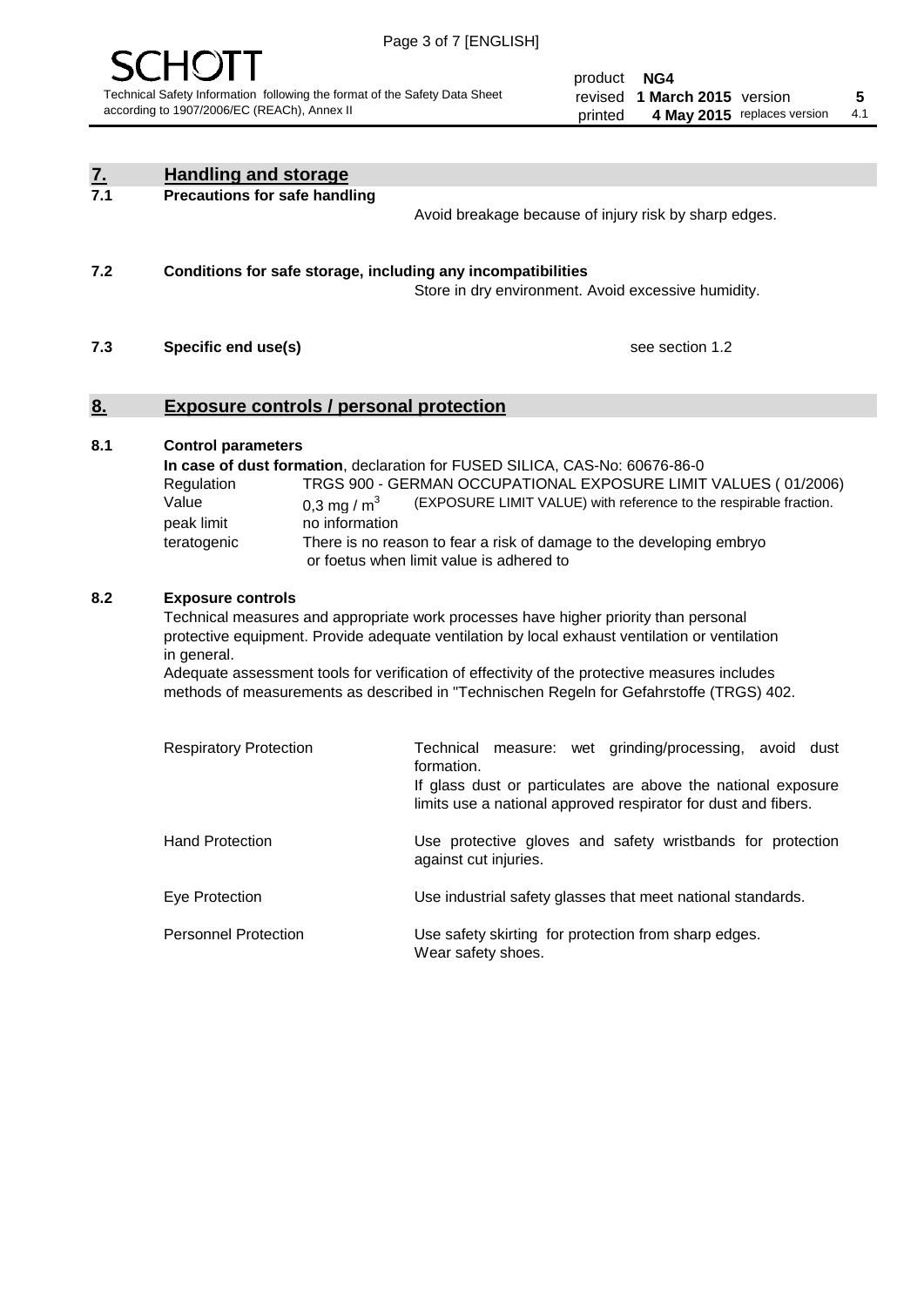#### **9. Physical and chemical properties**

#### **9.1 Information on basic physical and chemical properties**

|     | Appearance                            |                                                    |
|-----|---------------------------------------|----------------------------------------------------|
|     | <b>Physical state</b>                 | solid                                              |
|     | <b>Colour</b>                         | transparent or coloured                            |
|     | <b>Odour</b>                          | odourless                                          |
|     | pH-value                              | not applicable                                     |
|     | <b>Boilling point/boilling range</b>  | not applicable                                     |
|     | Melting point/melting range           | 483 °C                                             |
|     |                                       | Transformation temperature according to ISO 7884-8 |
|     | <b>Flashpoint</b>                     | not combustible                                    |
|     | <b>Combustibility</b>                 | not combustible                                    |
|     | Ignition temperature                  | none                                               |
|     | <b>Auto flammability</b>              | none                                               |
|     | Danger of explosion                   | none                                               |
|     | <b>Explosive limits upper / lower</b> | none                                               |
|     | <b>Oxidizing characteristics</b>      | none                                               |
|     | Vapour pressure                       | not applicable                                     |
|     | Density (20 °C)                       | $2,43$ g/ccm                                       |
|     | <b>Water solubility</b>               | not applicable                                     |
|     | <b>Fat solubility</b>                 | not applicable                                     |
|     | n-octanol-water partition coefficient | not applicable                                     |
|     | <b>Other information</b>              | none                                               |
| 9.2 | <b>Other information</b>              | none                                               |

#### **10. Stability and Reactivity**

#### **10.1 Reactivity**

Glass is a stable material. Glass is inert to many chemicals, but may react to hot, strong alkaline solutions and with hydrofluoric, fluorosilicic and phosphoric acids. When heated to temperatures above the melting point, metal oxide fumes may be emitted.

Glass is an amorphous, inorganic, usually transparent or translucent substance consisting of a mixture of silicates or sometimes borates or phosphates as glass formers. With additions of modifiers a melt is produced at high temperatures, that cools to a solid state without crystallization.

#### **10.2 Chemical stability**

Glass is stable at normal environmental conditions.

**10.3 Possibility of hazardous reactions** 

No hazardous reactions at intended use.

| 10.4 | <b>Conditions to avoid</b>       | see section 10.1 |
|------|----------------------------------|------------------|
| 10.5 | Incompatible materials           | see section 10.1 |
| 10.6 | Hazardous decomposition products | see section 10.1 |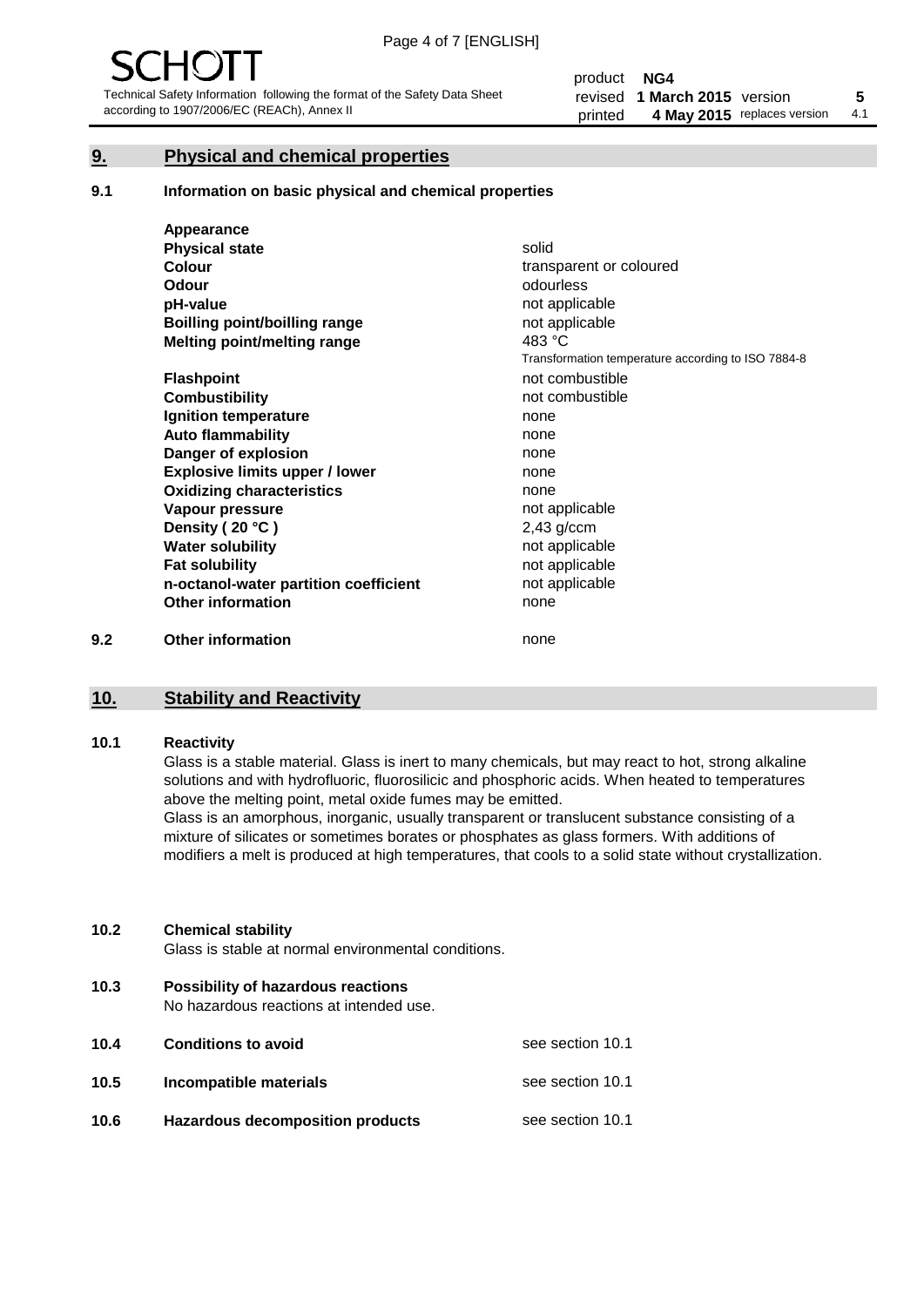

#### **11. Toxicological information**

**11.1 Information on toxicological effects** Toxicological data are not available.

#### **12. Ecological information**

- **12.1 Toxicity**
- **12.2 Persistence and degradability**
- **12.3 Bioaccumulative potential**
- **12.4 Mobility in soil**
- **12.5 Results of PBT and vPvB assessment**
- **12.6 Other adverse effects**

#### **13. Disposal considerations**

**13.1 Waste treatment methods**

Disposal according to local regulations

unknown unknown unknown unknown

unknown unknown

| <u>14.</u> | <b>Transport information</b>                                            |                     |
|------------|-------------------------------------------------------------------------|---------------------|
| 14.1       | <b>UN Number</b>                                                        | no requirements     |
| 14.2       | <b>UN Proper Shipping Name</b>                                          | no requirements     |
| 14.3       | <b>Transport hazard class(es)</b>                                       | no requirements     |
| 14.4       | Packing group                                                           | no requirements     |
| 14.5       | <b>Environmental hazards</b>                                            | no requirements     |
| 14.6       | Special precautions for user                                            | see sections 6 to 8 |
| 14.7       | Transport in bulk according to Annex II of MARPOL73/78 and the IBC Code |                     |
|            |                                                                         | no requirements     |

#### **15. Regulatory information**

#### **15.1 Safety, health and environmental regulations/legislation specific for the substance or mixture**

**REACH** Under REACH glass is classified as a "Substance". According to Appendix V Number 11 of the REACh regulation glass is exempted from registration if specified conditions are met. SCHOTT AG, Advanced Optics has examined this conditions for its products. This glass is not subject to registration.

**RoHS** This glass does not contain - according to our knowledge - materials in concentrations, whose placing on the market is forbidden in accordance to the current requirements of the European Directive 2011/65/EU.

#### **United Nations Globally Harmonized System (UN-GHS) related to safety information.**

This information considers also the requirements of the UN-GHS related to safety information.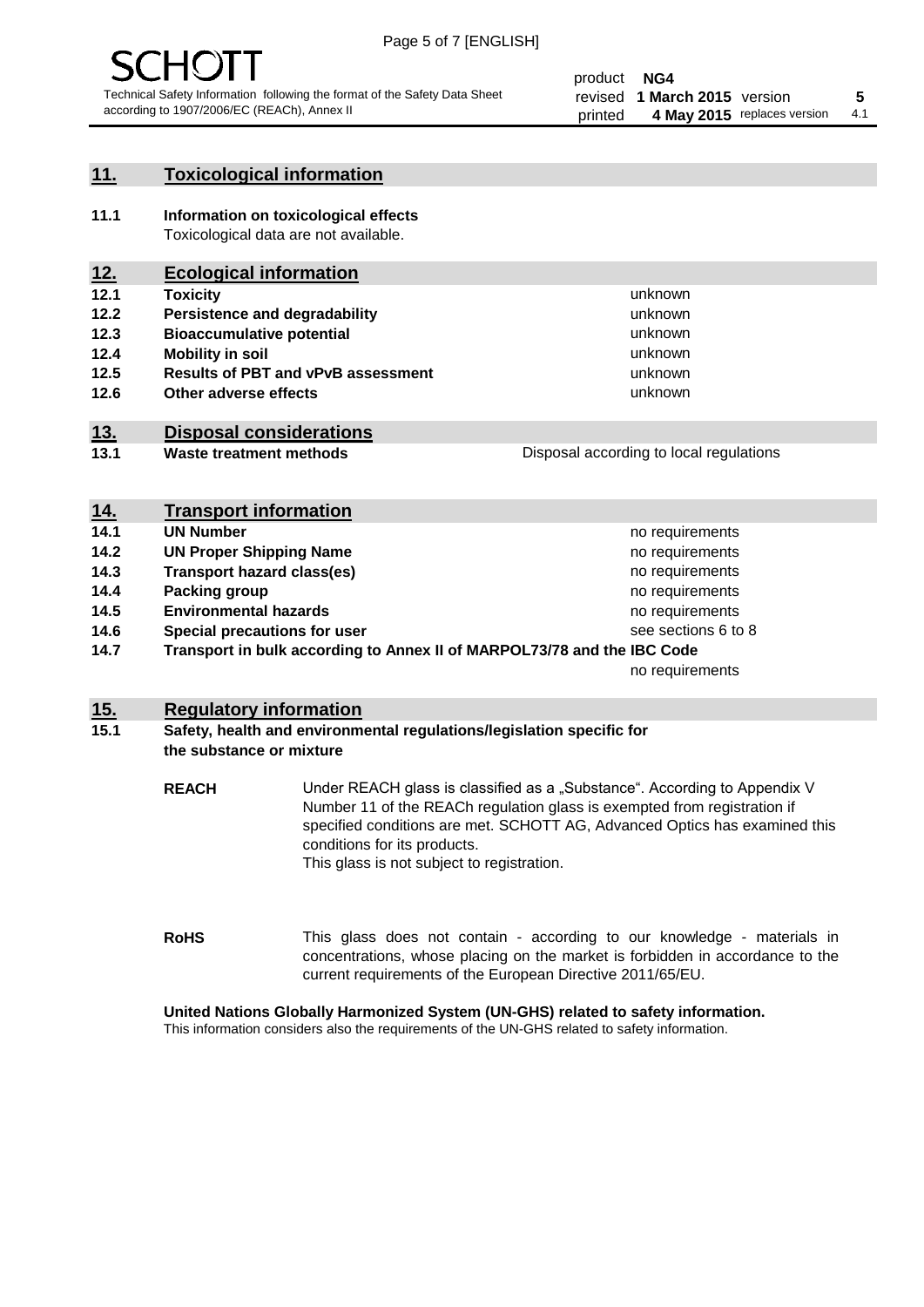# - JF

Technical Safety Information following the format of the Safety Data Sheet according to 1907/2006/EC (REACh), Annex II

#### product **NG4** revised **5 1 March 2015** version printed 4 May 2015 replaces version 4.1

#### **15.2 Chemical Safety Assessment**

A Chemical Safety Assessment has not been carried out.

#### **16. Other information**

#### **16.1 Composition of mixture according to raw materials, based on the oxides.**

| chemical        |               | proportion    | <b>SVHC (REACH)</b> | Reg.  | <b>OSHA</b>                                             | <b>ACGIH</b>        | Carc. |
|-----------------|---------------|---------------|---------------------|-------|---------------------------------------------------------|---------------------|-------|
| name            | <b>CAS-No</b> | of weigth (%) | (Y/N)               | (Y/N) | <b>PEL</b>                                              | <b>TLV</b>          | (Y/N) |
| Aluminum Oxide  | 1344-28-1     | $1 - 10$      | No                  | Yes   | $15 \text{ mg/m}^3$                                     | $10 \text{ mg/m}^3$ | No    |
| Boron Oxide     | 1303-86-2     | $10 - 20$     | Yes                 | Yes   | $15 \text{ mg/m}^3$                                     | $10 \text{ ma/m}^3$ | No    |
| Cobalt Oxide    | 1308-04-9     | < 1           | No.                 | Yes   | 0.1 mg/m <sup>3</sup> 0.02 mg/m <sup>3</sup>            |                     | No    |
| Fluorine        | 68188-85-2    | $1 - 10$      | No                  | Yes   | 2.5 mg/m <sup>3</sup> 2.5 mg/m <sup>3</sup>             |                     | No    |
| Iron Oxide      | 1309-37-1     | $1 - 10$      | No                  | Yes   | $10 \text{ mg/m}^3$                                     | $5 \text{ mg/m}^3$  | No    |
| Potassium Oxide | 12136-45-7    | $10 - 20$     | No                  | No.   | N/A                                                     | N/A                 | No    |
| Sodium Oxide    | 1313-59-3     | < 1           | No                  | No    | N/A                                                     | N/A                 | No    |
| Silica          | 14808-60-7    | $60 - 70$     | No.                 | Yes   | 0.1 mg/m <sup>3</sup> 0.025 mg/m <sup>3</sup>           |                     | No    |
| Zinc Oxide      | 1314-13-2     | $1 - 10$      | No                  | Yes   | 5 mg/m <sup>3</sup> (fume) 2 mg/m <sup>3</sup> (R dust) |                     | No    |

**The classification and limiting values are valid for the raw materials, see section 3. Glass is not a substance of very high concern (SVHC).**

#### **Explanations to the data in the table**

| SVHC(REACH)        | The raw material is listed in the candidate list of the substances of very high<br>concern                                                                 |
|--------------------|------------------------------------------------------------------------------------------------------------------------------------------------------------|
| Reg.               | Regulated chemical substance per list OSHA Regulations (Standards - 29 CFR)<br>Subpart 1910.1000 Tables Z1 to Z3 Limits for Air Contaminants               |
| OSHA / PEL         | Permissible exposure limit – for chemical materials, issued by the OSHA                                                                                    |
| <b>ACGIH / TLV</b> | Threshold limit value - chemical substances classification by the ACGIH                                                                                    |
| <b>OSHA</b>        | Occupational Safety and Health Administration, an organization of the US.<br>Department of Labor (www.osha.gov).                                           |
| ACGIH              | American Conference of Governmental Industrial Hygienists (ACGIH), an<br>member-based organization that advances occupational and environmental<br>health. |
| Carc.              | Chemical substance classified as carcinogen                                                                                                                |